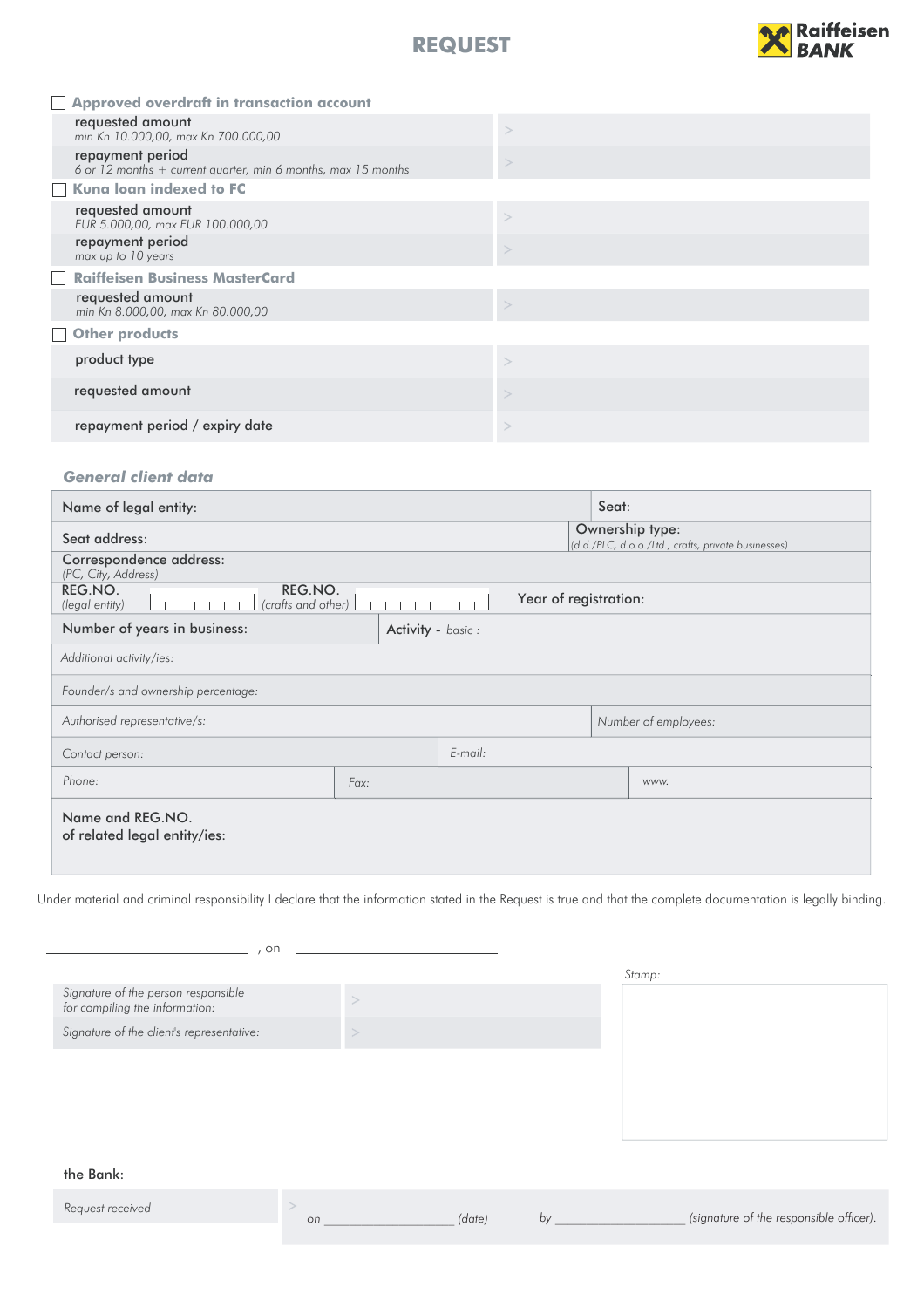# **Necessary documents**



## *Commercial companies*

- 1. Certificate from the Commercial Court Register (updated registration), Record of signatures (updated)
- 2. Notice on classification according to activity
- 3. BON-2 form for all opened transaction accounts, except for the RBA transaction account
- (not older than 10 days from the date of submitting the request)
- 4. Annual statistic report for the last two financial periods certified by FINA (GFI-POD form, copy, original for inspection),
- 5. Latest quarterly statistic report in the current business year certified by FINA (TSI-POD form, copy, original for inspection)
- 6. Tables 1) and 2).
- 7. Personal identity card of the owner
- 8. Other documents at the Bank's request

## *Crafts and other businesses*

### Status documents

| Crafts                              | • Certificate on establishment of the respective craft, Certificate on co-ordination with the Crafts Act<br>• Craft licence - copy, original for inspection<br>• Ceritficate from Crafts Register, original                                                        |
|-------------------------------------|--------------------------------------------------------------------------------------------------------------------------------------------------------------------------------------------------------------------------------------------------------------------|
| <b>Public notaries</b>              | • Certificate of the Ministry of Justice on appointment<br>• Certificate of the Croatian Public Notary Chamber on registration, original<br>• Certificate of registry number                                                                                       |
| <b>Attorneys</b>                    | • Certificate of the Ministry of Justice on appointment<br>• Certificate of the Croatian Bar Association on registration, original<br>• Certificate of registry number                                                                                             |
| <b>Health services</b>              | • Certificate of the Ministry of Health on approval to execute private practice<br>• Certificate of the Croatian Association (medical/dental) on registration, original<br>• Agreement signed with the Croatian Health Service<br>• Certificate of registry number |
| <b>Other private</b><br>professions | • Registration certificate from the competent institution<br>• Certificate of registry number                                                                                                                                                                      |

1. Record of signatures, updated

2. BON-2 form for all held transaction accounts, except for the RBA transaction account (not older than 10 days from the day of submitting the request)

*3. Crafts and other professions with income-based bookkeeping* 

- Profit Tax Statement for the last two years certified by Tax Administration (DOH form with the accompanying List of Fixed Assets, review of inflow and outflow, Tax Administration Certificate), copy, original for inspection
- Review of income and outcome for the current year, the latest balance, that is on the last day of the month preceeding the request

*Crafts and other professions with double-entry bookkeeping*

- Annual statistic report for the last two financial periods certified by FINA (GFI-POD form, copy, original for inspection),
- Certified Profit Tax Return for the last annual financial period (copy, original for inspection),
- The latest Quarterly statistic report in the current year certified by FINA (TSI-POD form, copy, original for inspection)
- 4. Receipt from the Tax Administration that all liabilities have been settled
- 5. Table 1) and 2)
- 6. Personal identity card of the owner
- 7. Other documents at the Bank's request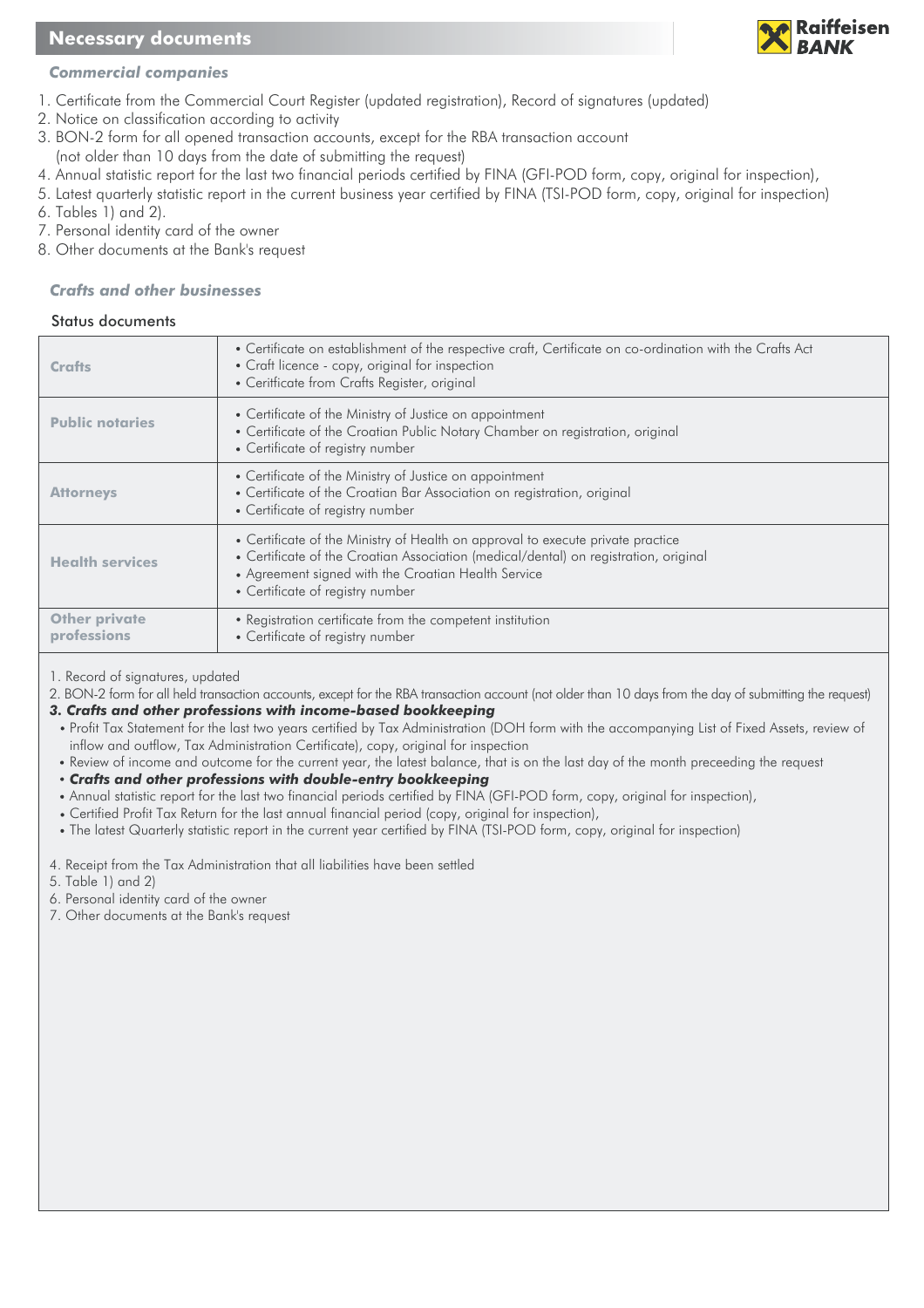

## **Additional documents necessary for the Kuna laon indexed to FC**

### **Documents necessary to register mortgage on real estate**

- registered land certificate, not older than 10 days, original
- cadastral plan
- ownership list, not older than 10 days, original
- appraisal of the suggested real estate (original, only by RBA appraiser, requested after creditworthiness is established)
- acceptable isurance policy vinculated in favour of RBA
- copy of the personal identity card of the owner

#### *Notice:*

In case of legal entities related in ownership status and financial documents are submitted as for the client.

#### *Joint provisions*

- If it is not explicitely stated that an original document must be provided, the copy of the respective document is submitted.
- The original document is effective if not older than 30 days from filing the request
- Submitted data are used solely for the purpose of processing the Request, and the Bank disowns any possible costs incurred from acquiring these
- $\bullet$ The Decision is made only on the basis of complete and legally binding documents
- By receiving the documents the Bank is not obligated to approve a placement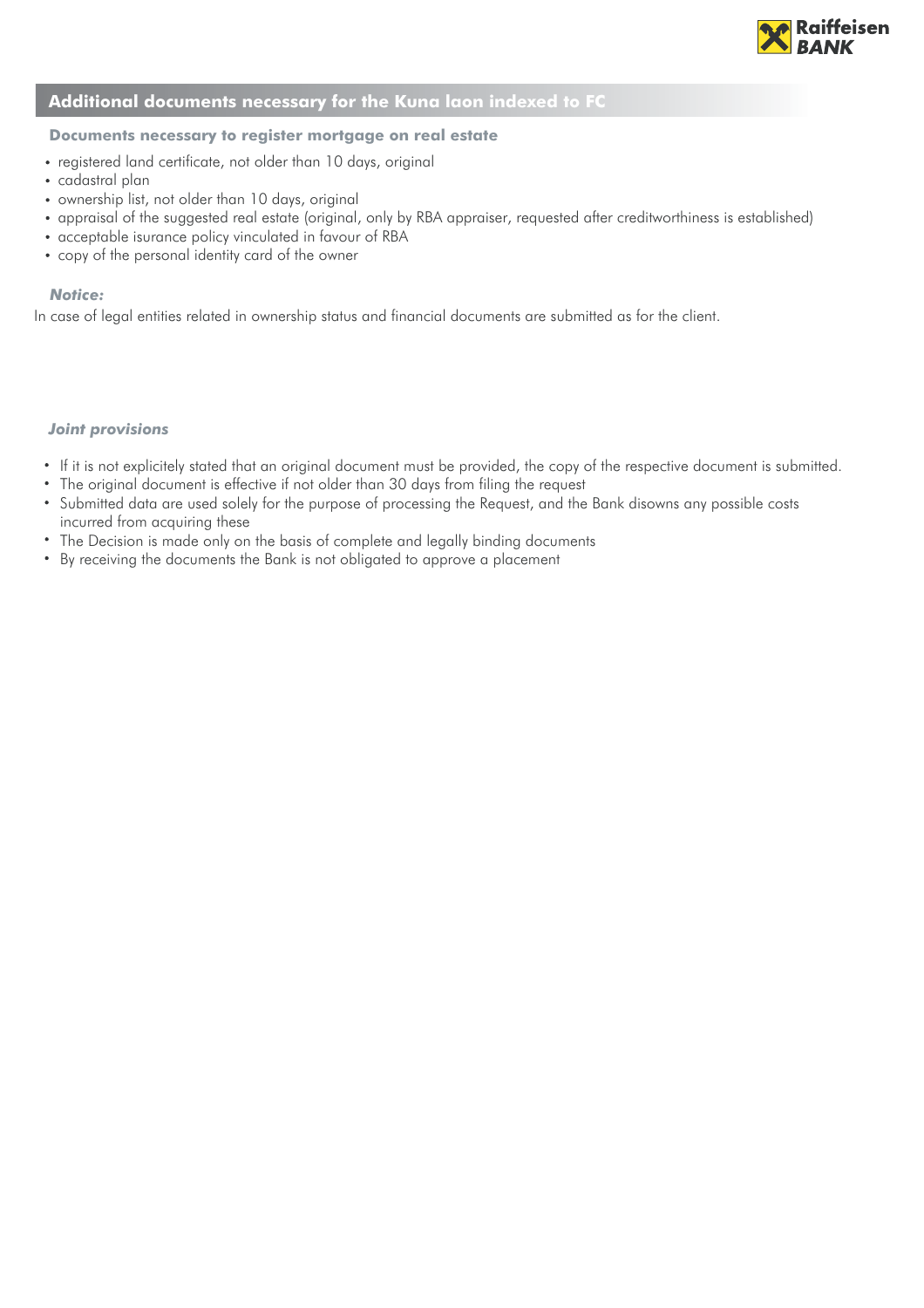

## *Table 1) Information along with the official financial reports*

| Table 1) Information along with the official financial reports<br>in HRK 000 |        |        |                        |  |  |
|------------------------------------------------------------------------------|--------|--------|------------------------|--|--|
| a) Profit and Loss Account                                                   | 31.12. | 31.12. | from 01.01. to $_{**}$ |  |  |
| A) TOTAL INCOME (Total revenues)*                                            |        |        |                        |  |  |
| A.1. Sales income                                                            |        |        |                        |  |  |
| A.2. Extraordinary income                                                    |        |        |                        |  |  |
| A.3. Financial income                                                        |        |        |                        |  |  |
| B) TOTAL EXPENDITURE (Total expenses) *                                      |        |        |                        |  |  |
| B.1. Operating costs                                                         |        |        |                        |  |  |
| B.1.1. materials and services costs                                          |        |        |                        |  |  |
| B.1.2. depreciation                                                          |        |        |                        |  |  |
| B.1.3. employee costs                                                        |        |        |                        |  |  |
| B.1.4. other operating costs                                                 |        |        |                        |  |  |
| <b>B.2. EXTRAORDINARY EXPENDITURE &amp; ACCRUALS</b>                         |        |        |                        |  |  |
| <b>B.3. FINANCIAL EXPENDITURE</b>                                            |        |        |                        |  |  |
| C) SALES PROFIT (Income before taxes)*                                       |        |        |                        |  |  |
| D) PROFIT TAX                                                                |        |        |                        |  |  |
| E) PROFIT AFTER TAXES                                                        |        |        |                        |  |  |
| (Income after taxes)*                                                        |        |        |                        |  |  |
| b) Balance                                                                   | 31.12. | 31.12. | from 01.01. to $_{**}$ |  |  |
|                                                                              |        |        |                        |  |  |
| A) FIXED ASSETS                                                              |        |        |                        |  |  |
| A.1. Non-material assets                                                     |        |        |                        |  |  |
| A.2. Tangible assets                                                         |        |        |                        |  |  |
| A.3. Financial assets                                                        |        |        |                        |  |  |
| <b>B) CURRENT ASSETS</b>                                                     |        |        |                        |  |  |
| B.1. Inventories                                                             |        |        |                        |  |  |
| <b>B.2. Financial assets</b>                                                 |        |        |                        |  |  |
| B.3. Cash                                                                    |        |        |                        |  |  |
| C) ACCRUALS                                                                  |        |        |                        |  |  |
| D) LOSS ABOVE EQUITY VALUE                                                   |        |        |                        |  |  |
| <b>TOTAL ASSETS</b>                                                          |        |        |                        |  |  |
| A) CAPITAL & RESERVES                                                        |        |        |                        |  |  |
| <b>B) LONG-TERM LIABILITIES</b>                                              |        |        |                        |  |  |
| B.1. Libilities for loans with banks and financial institutions              |        |        |                        |  |  |
| B.2. Other long-term liabilities                                             |        |        |                        |  |  |
| C) SHORT-TERM LIABILITIES                                                    |        |        |                        |  |  |
| C.1. Liabilities for loans                                                   |        |        |                        |  |  |
| C.2. Payables                                                                |        |        |                        |  |  |
| C.3. Other short-term liabilities                                            |        |        |                        |  |  |
| D) ACCRUALS                                                                  |        |        |                        |  |  |

*Notices:*

date of the last financial report in the current year, depending on the date of filing the request (31 March, 30 June or 30 September)

\*private professions and craftspeople who have income-based bookkeeping fill in the fields marked by an asterisk

\*\* for craftspeople who have income-based bookkeeping the uncertified Review of income and outcome is accepted